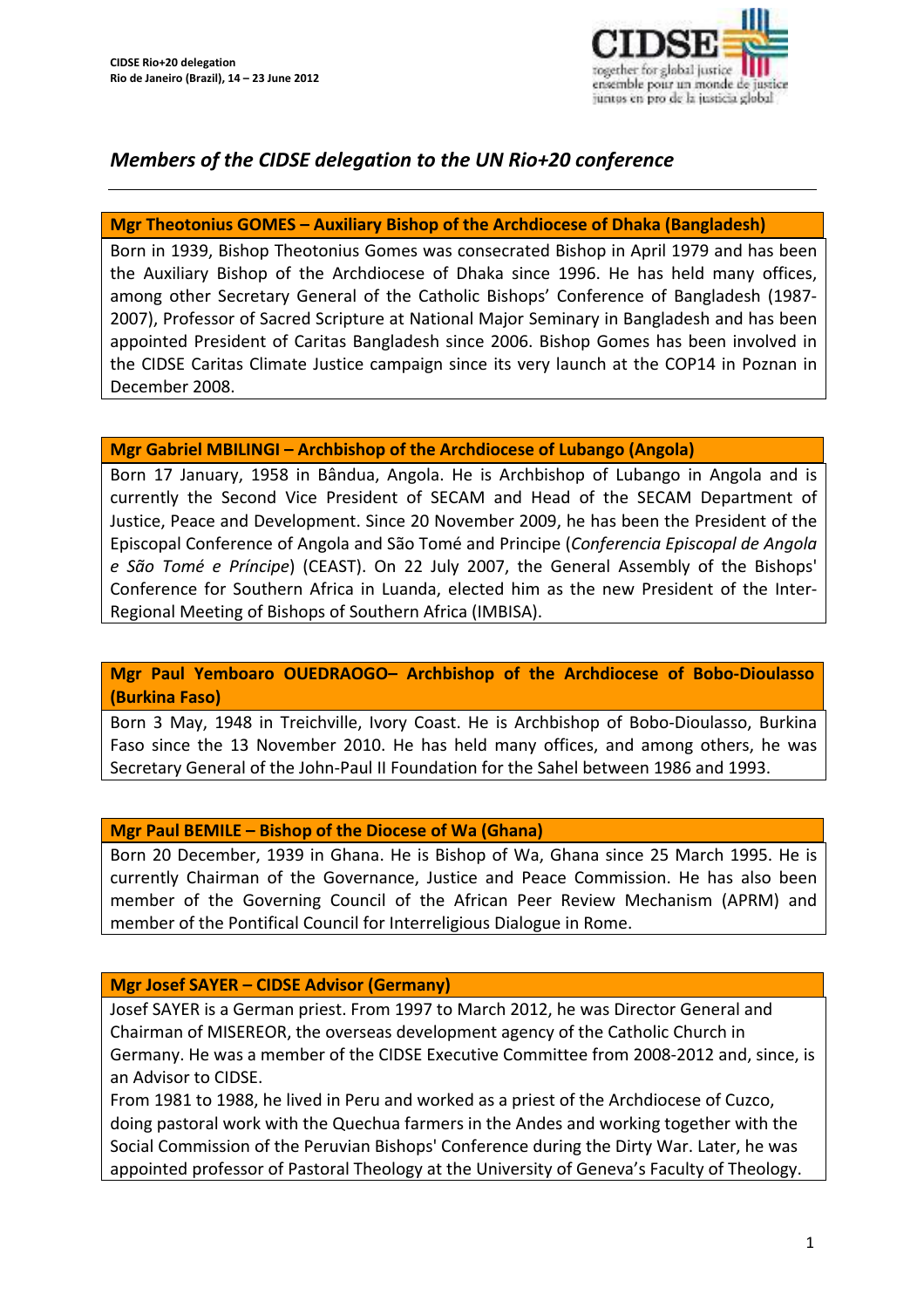

### **Bernd NILLES – Secretary General of CIDSE (Belgium)**

*CIDSE is an international alliance of 16 Catholic development agencies from Europe and North America working together for global justice – www.cidse.org* 

Bernd Nilles has a background in Political Science, International and Comparative Politics and Economics. Before joining CIDSE, he was Senior Development Policy Advisor of the Federal State Government of North Rhine‐Westphalia (Germany). Bernd Nilles worked for MISEREOR, the German member organization of CIDSE, from 1995 to 2005; there he was responsible for a wide range of issues and several campaigns on trade and food security, biotechnologies patents, debt, human rights and ODA. Since 2011, he is on MISEREOR's Advisory Council. Since January 2008, he is Secretary General of the CIDSE alliance and, with this function, Head of the International Secretariat in Brussels.

#### **Justin KILCULLEN, Director of Trócaire (Ireland)**

*Trócaire is the Irish member of CIDSE, an international alliance of 16 Catholic development agencies from Europe and North America working together for global justice*

Justin Kilcullen was appointed Director of Trócaire in 1993 having worked for many years in Africa and Asia. Having qualified as an architect in 1975 Justin began working overseas in Tanzania before moving to Asia, specialising in the design and construction of refugee camps for Cambodian and Vietnamese refugees. He joined Trócaire in 1981 and served as Trócaire representative in Laos until 1992.

From to 1998‐2002, Justin was President of CIDSE ‐ an international alliance of 16 Catholic development organisations in Europe, and North America and, from 2006‐June 2012, President of Concord, the confederation of European development NGOs, representing more than 1600 such organisations across the European Union.

In 2002 Justin was awarded the Robert Matthew Medal by the International Union of Architects for his work on human settlements.

#### **Sergio MARELLI, Secretary General of FOCSIV (Italy)**

*FOCSIV – Volontari nel Mondo is the Italian member of CIDSE, an international alliance of 16 Catholic development agencies from Europe and North America working together for global justice.*

Sergio Marelli has been involved in international cooperation since 1983, when He served as a project coordinator in Burundi for 6 years.

He's currently Secretary General of FOCSIV (Italian Federation of 65 NGOs) and Head of its delegation to the UNITED NATIONS (Focsiv has ECOSOC special consultative status since 2004). He is President of the Italian Committee for Food Sovereignty (joined by 270 associations) and Coordination of the Italian Focal Point of the UN VOLUNTEERS PROGRAMME.

He was chairman of the FAO Civil Society Forums in 1996, 2001, 2005. He was nominated President of the "Advisory Committee of Civil Society Forum" by FAO Director General,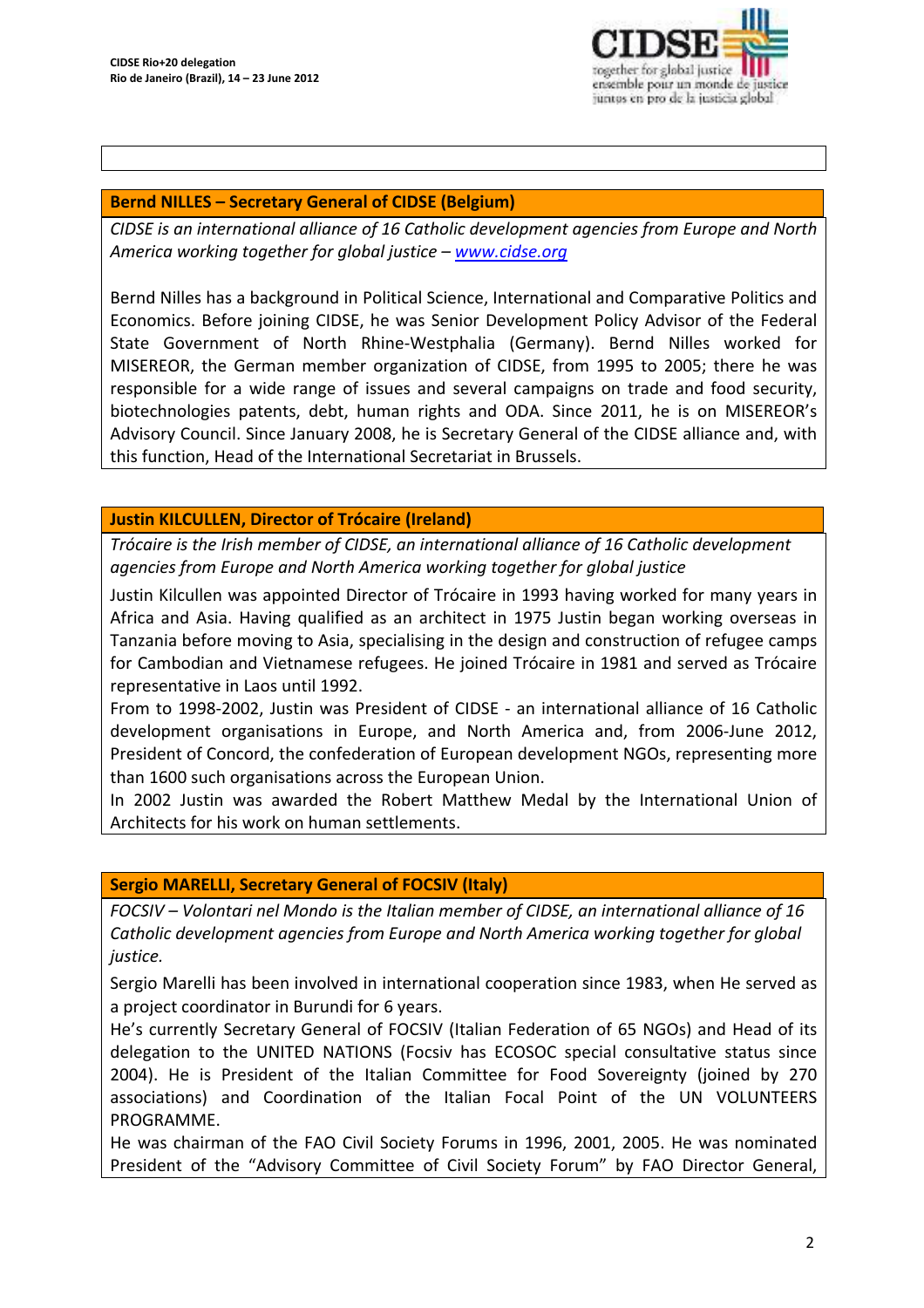

Jacques Diouf, on the occasion of the FAO World Summit on Food Security in November 2009.

From 2000 to 2009 he was President of the Italian platform of NGOs (320 members). Since 2005, he is a member of the board of GCAP Italy (Italian Coalition against poverty) and was their spokesperson in 2009/2010.

**Regina "Nanette" SALVADOR‐ANTEQUISA – Executive Director of the Ecosystems Work for Essential Benefits, Inc. (EcoWEB) (Philippines)**

*The Ecosystems Work for Essential Benefits, Inc. (EcoWEB) is an NGO based in Mindanao, Philippines working to address four inter‐linking challenges: poverty, strained social relations, degraded environment and poor governance. www.ecoweb.ph*.

Regina "Nanette" Salvador‐Antequisa has 20 years experience on peace and development work, particularly in Mindanao, Philippines. Her work experiences range from sustainable management of natural resources, conflict transformation, disaster risk reduction (DRR) and climate action, social enterprise development, humanitarian work, community organizing and community development, networking, and policy advocacy, among others.

Aside from founding ECOWEB, she has helped in organizing a number of developmental non‐ government organizations (NGOs), network of NGOs and sectoral organizations. Partnership building and pooling of resources to support peace and development programs and projects are among her strengths. Currently, she serves as the lead convenor of the Safer Homes Coalition that advocate DRR as a framework for recovery and rehabilitation of communities affected of Typhoon Washi in Mindanao, Philippines.

She has developed tools and modules and practiced mediation and facilitation for resource‐ based conflict transformation. She also developed tools and facilitated mainstreaming of Disaster Risk Reduction in the Comprehensive Local Development and Land Use Planning.

**Xavier RICARD – Executive Director of the International Partnership, CCFD‐Terre Solidaire (France)**

*CCFD‐Terre Solitaire is the first development NGO in France and works on international solidarity sensitization in France while backing its southern partners from all around the world. It is the French member of CIDSE, an international alliance of 16 Catholic development agencies from Europe and North America working together for global justice.*

Xavier Ricard graduated from the Institut d'Etudes Politiques in Paris and has a PhD in Social Anthropology and Ethnology from the Ecole des Hautes Etudes en Sciences Sociales. He specializes in high-Andean societies and development issues, especially in Latin America and Africa. He was Scientific Director of a leading research and training center of the Central Andes, the Centre Bartolome de Las Casas, located in Cuzco (Peru). He has published numerous articles in French and foreign journals, dealing with issues of cultural conflict, social change and development in the Andes and Africa. He is the author of several books on issues of religious anthropology and high‐Andean societies. He is currently Director of the International Partnership CCFD‐Terre Solidaire and board member of SIDI, microfinance subsidiary of CCFD‐Terre Solidaire.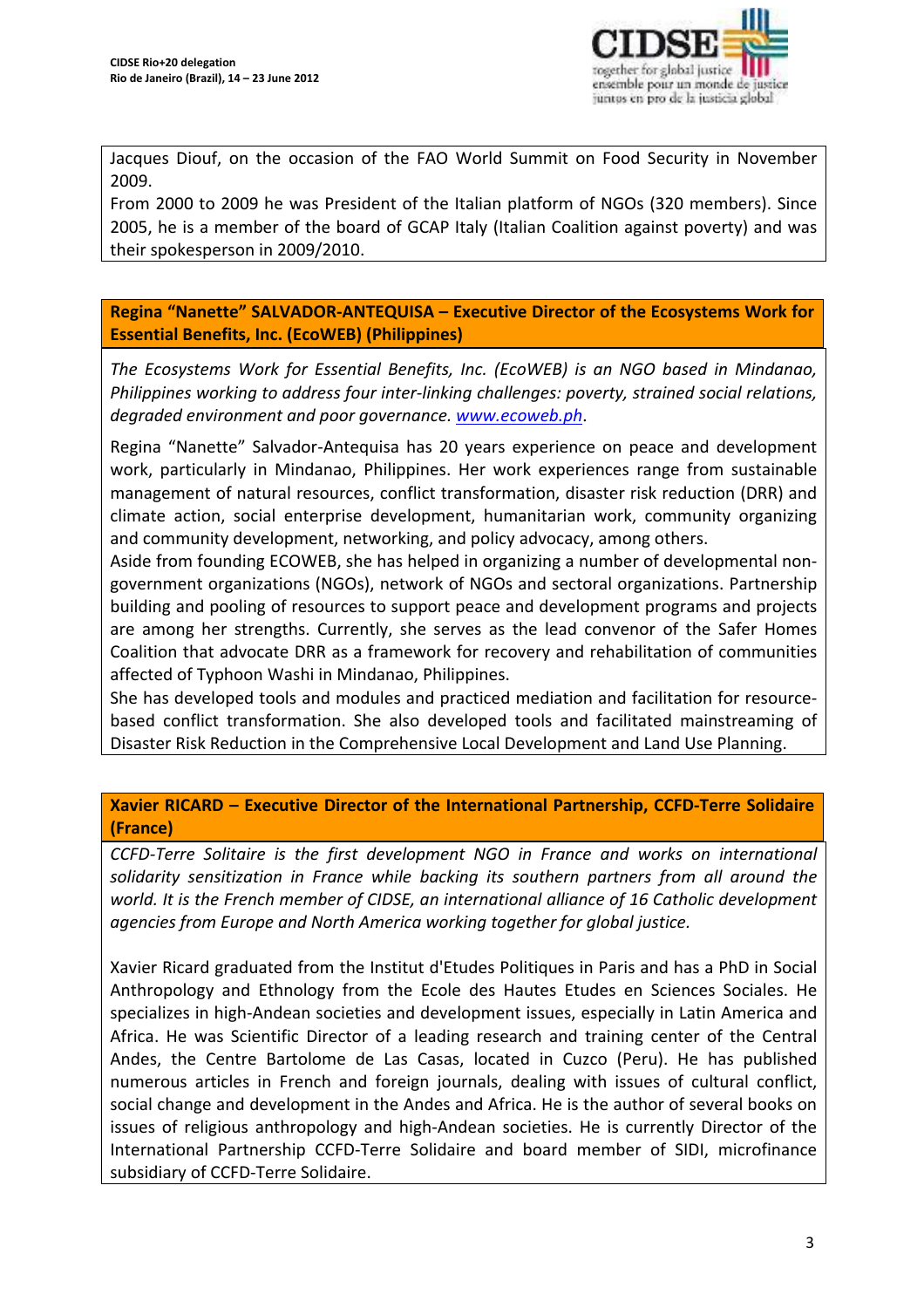

#### **Salamatou GAZERE DOTIA, Synergie Paysanne (Benin)**

*Synergie Paysanne (Synpa) is a peasant's trade union in Benin with about 1300 members all over the country. Synpa is a partner of Bread for all, the protestant sister Organisation of Swiss Catholic Lenten Fund ‐ http://synergiepaysanne.org/*

Ms. Gazéré is a peasant woman from the region of Djougou in the North of Benin. She is a member of the administrative board of Synpa and Vice President of the women's committee of Synpa. She plays an important role in promoting women's membership and participation within Synergie Paysanne. Ms Gazéré also shares her experiences in agroecological farming methods, gardening, rabbit breeding, etc. with the women of her community.

### **Prof. Dr. Johannes MULLER – Misereor (Germany)**

*MISEREOR is the German member of CIDSE, an international alliance of 16 Catholic development agencies from Europe and North America working together for global justice.*

Prof. Dr. Johannes Müller is chair of the MISEREOR Advisory Council. He has studied philosophy, theology, sociology and economics. He has been Professor of Social Sciences and Development Policy at the Munich School of Philosophy and, since 1986, Director of the Institute for Social and Development Studies (IGP) at the Munich School of Philosophy. Prof. Dr. Müller's long experience includes working with social movements in Indonesia. He is

currently leading a research project on approaches to orient globalized economies and economic policy towards a global common good (poverty, climate / environment). The project will engage in intercultural debates with academics and civil society.

### **Damião PARIDZANÉ ‐ Terra Indígena Marãiwatsédé (Brazil)**

Damião Paridzané was born in 1959 in Marãiwatsédé, Mato Grosso, Brazil. In 1992, Damião Paridzané became chief of his village, the White Water Village, founded in 1984. With support from the Italian Embassy and different social actors involved in the process of identifying and delimiting the area of an oil concession, he attended the Rio conference and pressed the Italian company AGIP Petroli to return the territory of Maraiwatsede, which was under their ownership.

Chief Damião then went to Italy in 1994 asking for support to pressure the Brazilian state to take steps to remove the illegal occupants of his land. The indigenous land was approved by the government in 1998, enclosing an area lower than that stipulated in the report of identification of the Working Group of the National Indian Foundation (FUNAI).

In 2012, Damian continues his fight. He recently attended a public hearing in the House of deputy to demand action from the Brazilian government. Damian worries about the future of our children and believes that cooperation with international organizations and institutions can help regain exclusive use of its territory.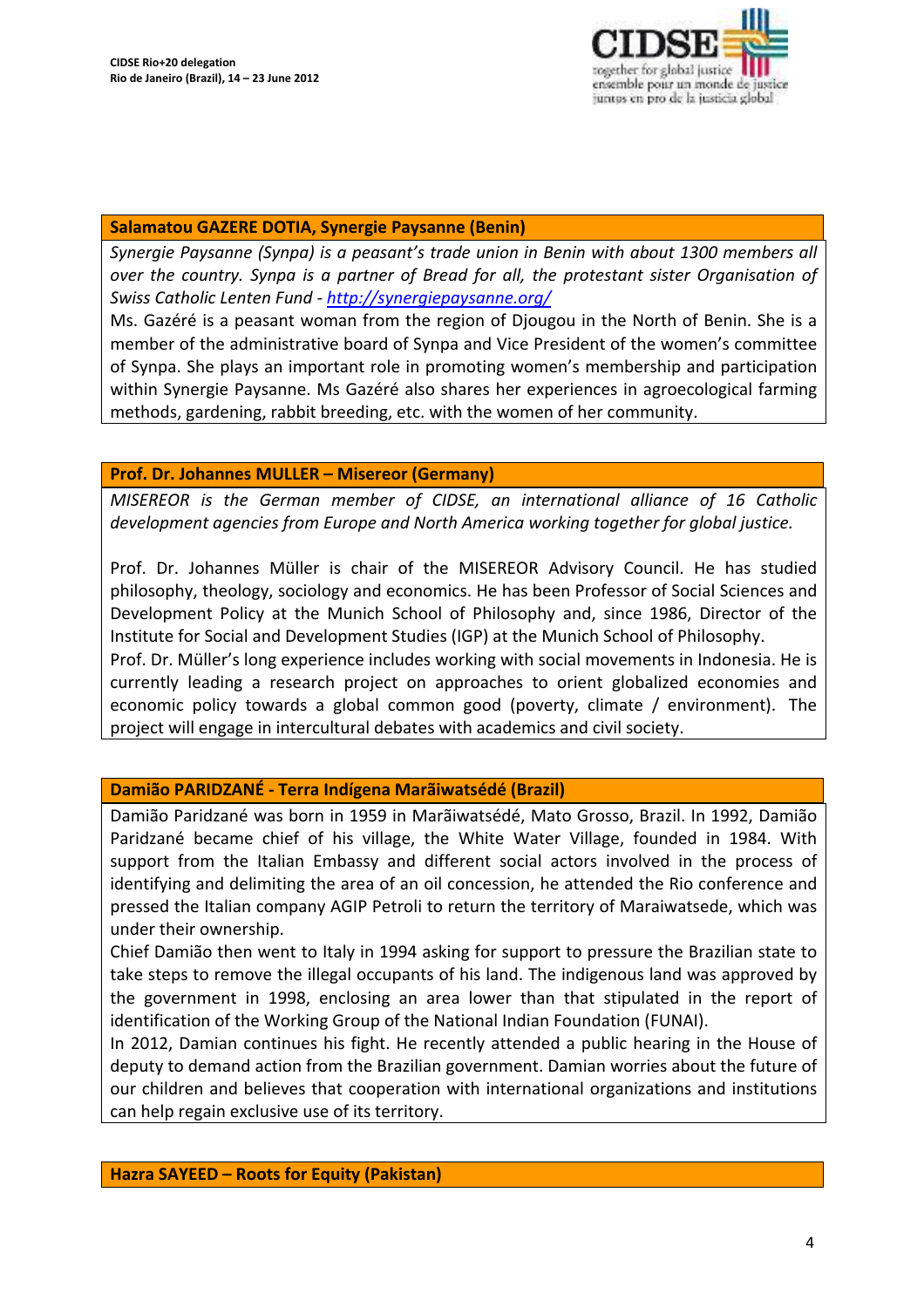

Hazra Sayeed works for "*Roots for Equity"*. *Roots for Equity* was created in 1997 to bring attention but also to fight against oppression faced by communities. Its programme focus includes advocating the rights of working children, and economic and social rights of women. The organization has specific focus on small farmers and landless peasants. A major emphasis has been advocating the right to food sovereignty in this regard. *Roots for Equity* is envisioned as a multidimensional programme which provides basic support to working communities in urban and rural areas. The support is based on creating awareness of policies which are responsible for the highly miserable conditions of majority of the people. In addition, service stream is provided in working communities which would directly increase their quality of life. These include provision of services such as education, and opportunities for income enhancement.

A critical facet of the programme is a research initiative allowing a detailed understanding of the living and working conditions of the working class in urban and rural areas. The research agenda includes understanding the direct and indirect impacts of structural adjustment programmes and the World Trade Organization (WTO) agreement on the lives of the working class, especially the most marginalized, with a particular focus on women and children.

**Jenny GRUENBERGER‐PEREZ ‐ Director of LIDEMA (Liga de Defensa del Medio Ambiente) (Bolivia)**

Jenny Gruenberger Perez is a sociologist and has a Master in International Economic Relations, with specialization in environmental projection. She has devoted the past 20 years to the environment and sustainable development, pledging to help build a world in which human societies value and respect the diversity of life, and see themselves as part of Nature. To this end, Jenny has concentrated her efforts on strengthening national networks, such as LIDEMA, and regional and global networks such as the Observatory of sustainability, RIOD, the civil society platform PNUMA, which has revealed her ability to maintain relationships with various public and private actors from different countries around the world.

Since early 1990, Jenny has also worked in the International Union for Conservation of Nature (IUCN).

### **Mamadou GOITA – Member of ROPPA (Réseau des organisations paysannes et de producteurs de l'Afrique de l'Ouest) (Mali)**

Engineer and socio‐development economist, Mamadou Goïta is the Executive Secretary of the Network of Peasant Organisations and Producers in West Africa (Roppa). He is also Executive Director of IRPAD (Institute for Research and promotion of alternative development) and Chair of the board of AMASSA (Association Malienne pour la Sécurité et la Souveraineté Alimentaire).

# **Andrew MERCIA – Director of TCOE (Trust for Community Outreach and Education) (South Africa)**

Andrew Mercia is Director of the Trust for Community Outreach and Education. Trust for Community Outreach and Education was established in 1983. TCOE is a national organisation that operates mainly in the rural areas of South Africa. The main work and experience of the